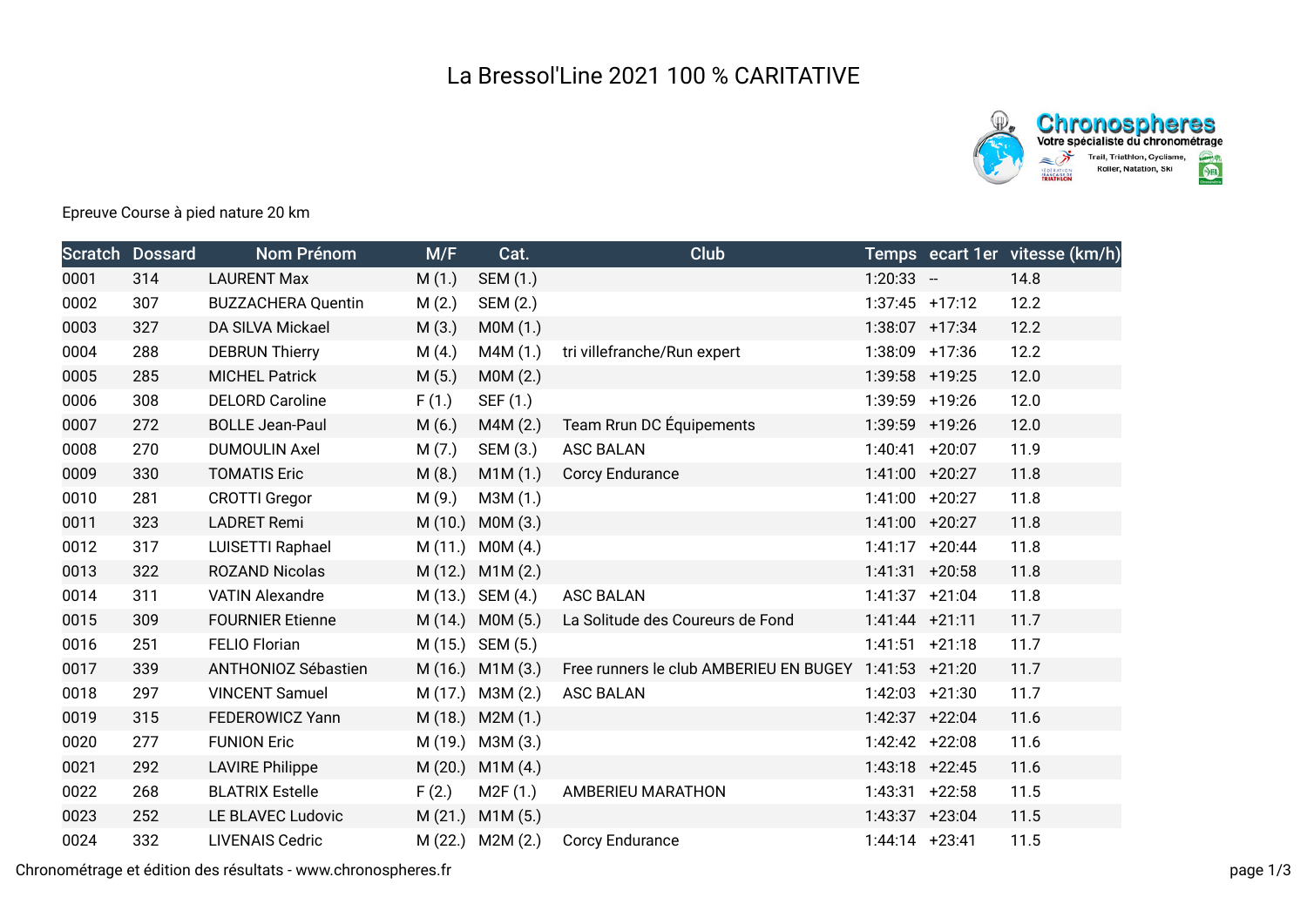|      | <b>Scratch Dossard</b> | Nom Prénom                     | M/F     | Cat.                | <b>Club</b>                       |                   |                  | Temps ecart 1er vitesse (km/h) |
|------|------------------------|--------------------------------|---------|---------------------|-----------------------------------|-------------------|------------------|--------------------------------|
| 0025 | 273                    | <b>BALL Elise</b>              | F(3.)   | SEF (2.)            | So Trail Lyon                     |                   | $1:44:16$ +23:43 | 11.5                           |
| 0026 | 271                    | LECLUSE Sébastien              | M(23.)  | M2M (3.)            | Courir nature Saint Jean de Niost |                   | $1:44:28$ +23:55 | 11.4                           |
| 0027 | 293                    | <b>BERNON Sébastien</b>        | M(24.)  | M1M (6.)            |                                   |                   | $1:45:15$ +24:42 | 11.4                           |
| 0028 | 321                    | <b>GIMENEZ Marc</b>            |         | M (25.) M2M (4.)    | Les Traileurs Du Dimanche         |                   | $1:45:16$ +24:43 | 11.3                           |
| 0029 | 316                    | <b>FAYARD Laurent</b>          |         | M (26.) M2M (5.)    |                                   | $1:45:41 + 25:08$ |                  | 11.3                           |
| 0030 | 329                    | <b>FAURE Julien</b>            | M(27.)  | M1M(7.)             |                                   | $1:45:44$ +25:11  |                  | 11.3                           |
| 0031 | 282                    | <b>CASIRAGHI Raffaella</b>     | F(4.)   | M1F(1.)             |                                   | 1:45:52 +25:19    |                  | 11.3                           |
| 0032 | 260                    | <b>BERNARD DUTREIL Léane</b>   | F(5.)   | SEF (3.)            |                                   | 1:45:56 +25:23    |                  | 11.3                           |
| 0033 | 265                    | <b>MONNERY Frederic</b>        | M(28.)  | M1M(8.)             |                                   |                   | $1:47:46$ +27:12 | 11.1                           |
| 0034 | 300                    | <b>FRANCOIS Félicien</b>       |         | M (29.) SEM (6.)    | EFS Rhone Alpes Triathlon         |                   | 1:49:29 +28:56   | 10.9                           |
| 0035 | 269                    | <b>BLATRIX Alexis giovanni</b> |         | M (30.) JUM (1.)    |                                   | 1:49:53 +29:20    |                  | 10.9                           |
| 0036 | 338                    | <b>LAVIGNE Frédéric</b>        |         | M (31.) M2M (6.)    | DOMBES GENERATION OXYGENE         |                   | $1:50:22 +29:49$ | 10.8                           |
| 0037 | 326                    | <b>BESANCON David</b>          |         | M (32.) M0M (6.)    |                                   | $1:51:00$ +30:27  |                  | 10.8                           |
| 0038 | 301                    | MOREAU Jean                    |         | M (33.) M2M (7.)    | CO Saint-Fons                     |                   | $1:51:51$ +31:17 | 10.7                           |
| 0039 | 295                    | <b>MARILLET Anne</b>           | F(6.)   | M1F(2.)             |                                   |                   | 1:52:09 +31:36   | 10.6                           |
| 0040 | 305                    | <b>GARNIER Jean.pierre</b>     |         | $M(34.)$ M4M $(3.)$ | <b>ASC BALAN</b>                  |                   | $1:52:15$ +31:42 | 10.6                           |
| 0041 | 263                    | <b>MORAWSKI Stanislas</b>      |         | M (35.) M2M (8.)    |                                   | $1:52:36$ +32:03  |                  | 10.6                           |
| 0042 | 306                    | <b>PIROUX Nicolas</b>          | M (36.) | M2M (9.)            |                                   |                   | $1:53:13 +32:40$ | 10.5                           |
| 0043 | 49                     | D'AGOSTINI Raphaël             |         |                     | M (37.) M2M (10.) Courir A Lyon   | $1:53:18$ +32:45  |                  | 10.5                           |
| 0044 | 324                    | <b>MESSER Hervé</b>            |         | M (38.) SEM (7.)    |                                   | $1:53:53$ +33:20  |                  | 10.5                           |
| 0045 | 325                    | <b>FAYE Adrien</b>             |         | M (39.) SEM (8.)    |                                   | $1:53:53$ +33:20  |                  | 10.5                           |
| 0046 | 296                    | <b>GILBERTON Yann</b>          |         | M (40.) SEM (9.)    |                                   |                   | $1:53:56$ +33:23 | 10.5                           |
| 0047 | 320                    | <b>TRAVAIL Jean-Pierre</b>     |         | M (41.) M1M (9.)    |                                   | $1:55:28$ +34:55  |                  | 10.3                           |
| 0048 | 287                    | LE MÉE Tamimount               | F(7.)   | M2F(2.)             |                                   |                   | 1:55:29 +34:56   | 10.3                           |
| 0049 | 334                    | <b>HERMANT Gregory</b>         | M(42.)  | M2M (11.)           | <b>Corcy Endurance</b>            | $1:56:41 + 36:07$ |                  | 10.2                           |
| 0050 | 333                    | <b>SEGUIN Remy</b>             |         | M (43.) M2M (12.)   | <b>Corcy Endurance</b>            |                   | $1:56:42 +36:09$ | 10.2                           |
| 0051 | 337                    | <b>BASILLE Dominique</b>       | M (44.) | M4M (4.)            | DGO / Courir Nature               |                   | $1:57:48$ +37:15 | 10.1                           |
| 0052 | 331                    | <b>GAUTHIER Vivian</b>         |         |                     | M (45.) M1M (10.) Corcy Endurance |                   | $1:58:30 +37:57$ | 10.1                           |
| 0053 | 275                    | <b>TOUCHAIS Anne-Laure</b>     | F(8.)   | SEF (4.)            | So Trail Lyon                     | $1:58:44$ +38:11  |                  | 10.1                           |
| 0054 | 274                    | PICHON Grégoire                | M (46.) | SEM (10.)           | So Trail Lyon                     |                   | $1:58:45$ +38:12 | 10.1                           |
| 0055 | 278                    | <b>ROSSIER Benoit</b>          |         | M (47.) M1M (11.)   |                                   | $1:59:43 +39:10$  |                  | 10.0                           |